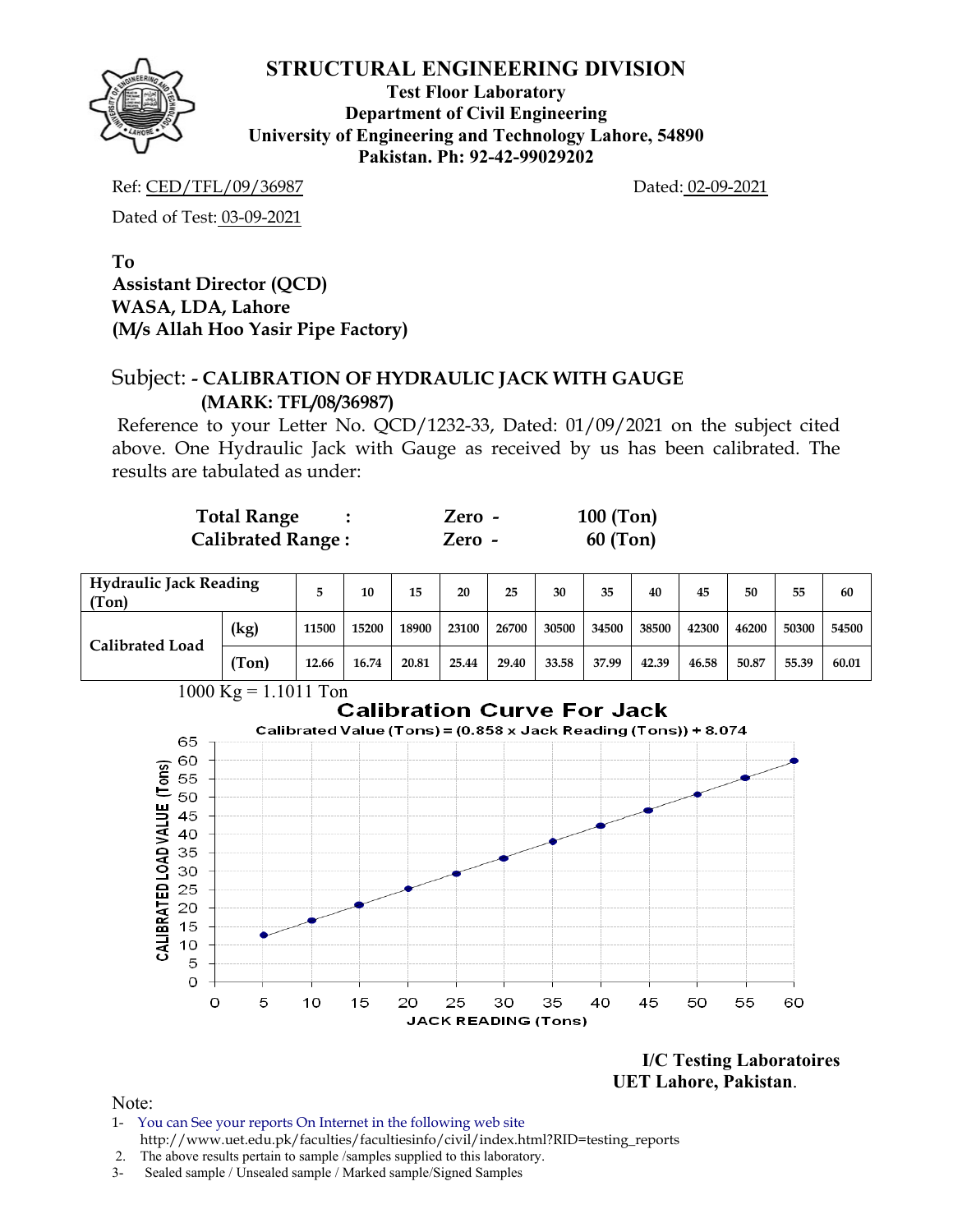#### **Test Floor Laboratory Department of Civil Engineering University of Engineering and Technology Lahore, 54890 Pakistan. Ph: 92-42-99029202**

To, Resident Engineer Associated Consulting Engineers ACE Limited Establishment of Daanish School (Boys & Girls) at Mankera District Bhakkar (M/s ZKHB)

| Reference # CED/TFL 36988 (Dr. M Rizwan Riaz)               | Dated: 02-09-2021 |
|-------------------------------------------------------------|-------------------|
| Reference of the request letter # ACE/RE-PDS/MNK/BHK/21/438 | Dated: 30-08-2021 |

# **Tension Test Report** (Page -1/1)<br>Date of Test (03-09-2021)

Gauge length 8 inches

03-09-2021 Description Deformed Steel Bar Tensile and Bend Test as per ASTM-A615

| Sr. No.                  | Weight                                                        | Diameter/<br><b>Size</b><br>(inch) |               |         | Area<br>$(in^2)$ | <b>Yield load</b> | <b>Breaking</b><br>Load                                         |         | <b>Yield Stress</b><br>(psi) |                | <b>Ultimate Stress</b><br>(psi) | Elongation     | % Elongation | Remarks |
|--------------------------|---------------------------------------------------------------|------------------------------------|---------------|---------|------------------|-------------------|-----------------------------------------------------------------|---------|------------------------------|----------------|---------------------------------|----------------|--------------|---------|
| $\mathbf{1}$             | (1bs/ft)                                                      | Nominal                            | <b>Actual</b> | Nominal | <b>Actual</b>    | (kg)              | (kg)                                                            | Nominal | Actual                       | Nominal        | <b>Actual</b>                   | (inch)         |              |         |
|                          | 0.387                                                         | 3/8                                | 0.381         | 0.11    | 0.114            | 4000              | 5300                                                            | 80200   | 77530                        | 106200         | 102800                          | 0.90           | 11.3         |         |
| $\boldsymbol{2}$         | 0.372                                                         | 3/8                                | 0.373         | 0.11    | 0.109            | 3600              | 4900                                                            | 72200   | 72650                        | 98200          | 98900                           | 1.00           | $12.5$       |         |
| $\blacksquare$           |                                                               | $\blacksquare$                     |               |         |                  |                   |                                                                 |         |                              |                |                                 |                |              |         |
| $\blacksquare$           | $\blacksquare$                                                | ۰.                                 |               |         | $\blacksquare$   |                   |                                                                 |         |                              | $\blacksquare$ | $\blacksquare$                  | $\blacksquare$ |              |         |
|                          | $\blacksquare$                                                | ۰                                  |               | Ξ.      | $\blacksquare$   |                   |                                                                 |         |                              |                | ۰                               | $\blacksquare$ |              |         |
| $\overline{\phantom{0}}$ |                                                               |                                    |               |         |                  |                   |                                                                 |         |                              |                |                                 |                |              |         |
|                          |                                                               |                                    |               |         |                  |                   | Note: only two samples for tensile and one sample for bend test |         |                              |                |                                 |                |              |         |
|                          |                                                               |                                    |               |         |                  |                   |                                                                 |         |                              |                |                                 |                |              |         |
|                          |                                                               |                                    |               |         |                  |                   | <b>Bend Test</b>                                                |         |                              |                |                                 |                |              |         |
|                          | $3/8$ " Dia Bar Bend Test Through $180^\circ$ is Satisfactory |                                    |               |         |                  |                   |                                                                 |         |                              |                |                                 |                |              |         |
|                          |                                                               |                                    |               |         |                  |                   |                                                                 |         |                              |                |                                 |                |              |         |
|                          |                                                               |                                    |               |         |                  |                   |                                                                 |         |                              |                |                                 |                |              |         |

#### **I/C Testing Laboratoires UET Lahore, Pakistan**.

Note:

1- You can See your reports On Internet in the following web site http://www.uet.edu.pk/faculties/facultiesinfo/civil/index.html?RID=testing\_reports

2. The above results pertain to sample /samples supplied to this laboratory.

3- Sealed sample / Unsealed sample / Marked sample/Signed Samples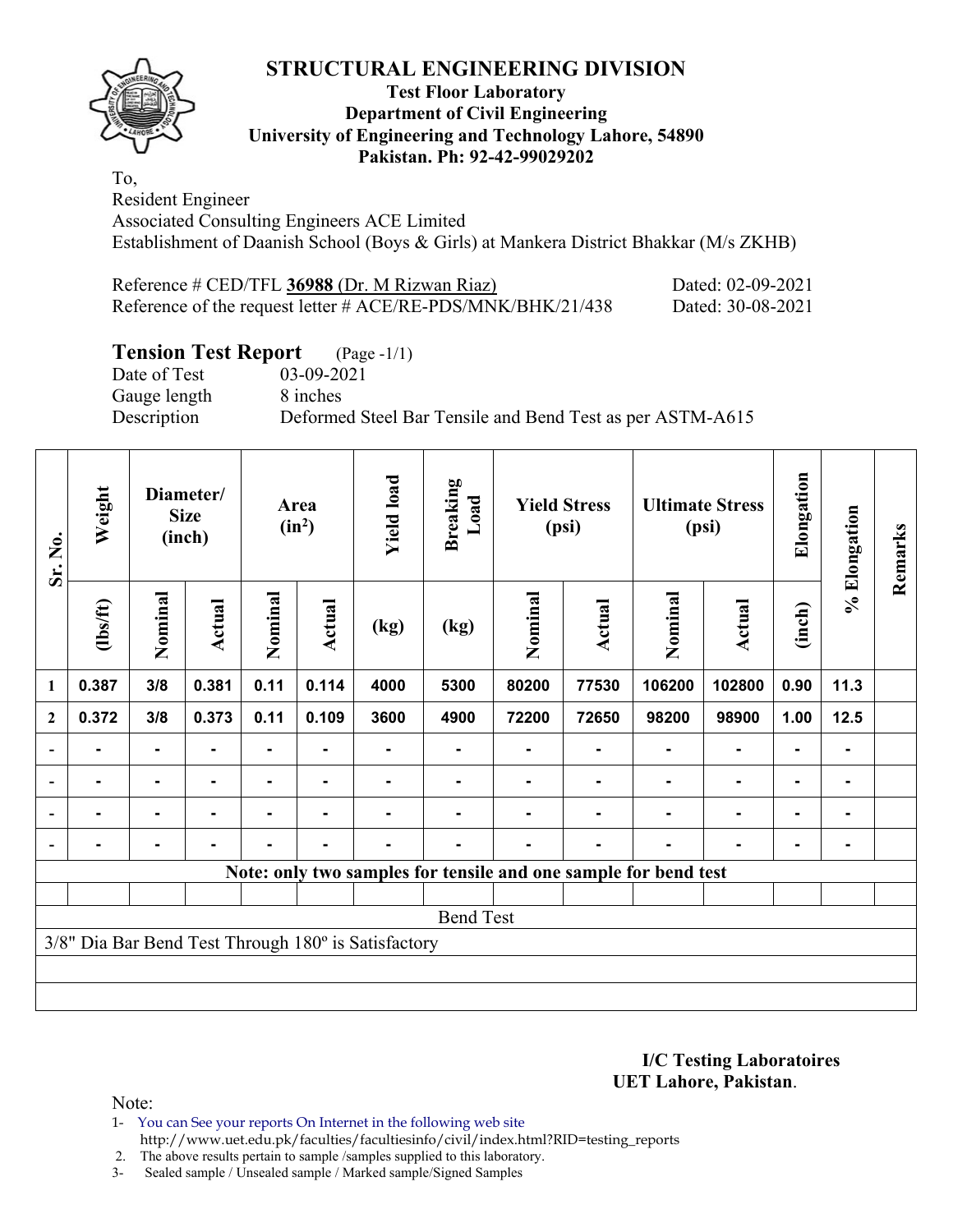

#### **Test Floor Laboratory Department of Civil Engineering University of Engineering and Technology Lahore, 54890 Pakistan. Ph: 92-42-99029202**

To, Sub Divisional Officer Highway Sub Division, Okara (Widning and Improvement of Road from Pull Joyia to Jandraka (Length = 7.80 km)(Group-2, km no. 3.50 to  $7.80 = 4.30$  km) Tehsil & District Okara) Reference # CED/TFL **36990** (Dr. M Rizwan Riaz) Dated: 02-09-2021 Reference of the request letter # 171/OK Dated: 04-08-2021

# **Tension Test Report** (Page -1/1)

Date of Test 03-09-2021

Gauge length 8 inches

Description Deformed Steel Bar Tensile and Bend Test as per ASTM-A615

| Sr. No.        | Weight                                        |                   | Diameter/<br><b>Size</b> | Area<br>$(in^2)$         |                          | <b>Yield load</b><br><b>Breaking</b> |                  | Load    | <b>Yield Stress</b><br>(psi) |                                                                 |                              | <b>Ultimate Stress</b><br>(psi) | Elongation                   | % Elongation | Remarks |
|----------------|-----------------------------------------------|-------------------|--------------------------|--------------------------|--------------------------|--------------------------------------|------------------|---------|------------------------------|-----------------------------------------------------------------|------------------------------|---------------------------------|------------------------------|--------------|---------|
|                | (1bs/ft)                                      | Nominal<br>$(\#)$ | Actual<br>(inch)         | Nominal                  | Actual                   | (kg)                                 | (kg)             | Nominal | Actual                       | Nominal                                                         | Actual                       | (inch)                          |                              |              |         |
| 1              | 0.386                                         | 3                 | 0.380                    | 0.11                     | 0.113                    | 4000                                 | 5000             | 80200   | 77730                        | 100200                                                          | 97200                        | 1.00                            | $12.5$                       |              |         |
| $\overline{2}$ | 0.387                                         | $\mathbf{3}$      | 0.381                    | 0.11                     | 0.114                    | 4000                                 | 5100             | 80200   | 77470                        | 102200                                                          | 98800                        | 1.10                            | 13.8                         |              |         |
| ۰              |                                               |                   |                          | $\overline{\phantom{a}}$ |                          |                                      |                  |         | $\overline{\phantom{a}}$     |                                                                 |                              | -                               |                              |              |         |
|                |                                               |                   | $\overline{\phantom{0}}$ | $\overline{\phantom{a}}$ | $\overline{\phantom{a}}$ |                                      |                  |         | $\overline{\phantom{a}}$     | $\overline{\phantom{0}}$                                        | $\overline{a}$               | $\overline{\phantom{a}}$        | $\qquad \qquad \blacksquare$ |              |         |
|                |                                               |                   |                          | -                        |                          |                                      |                  |         |                              |                                                                 | $\qquad \qquad \blacksquare$ | $\overline{\phantom{0}}$        | -                            |              |         |
| ۰              |                                               |                   |                          |                          |                          |                                      |                  |         |                              |                                                                 |                              | $\overline{\phantom{0}}$        |                              |              |         |
|                |                                               |                   |                          |                          |                          |                                      |                  |         |                              | Note: only two samples for tensile and one sample for bend test |                              |                                 |                              |              |         |
|                |                                               |                   |                          |                          |                          |                                      |                  |         |                              |                                                                 |                              |                                 |                              |              |         |
|                |                                               |                   |                          |                          |                          |                                      | <b>Bend Test</b> |         |                              |                                                                 |                              |                                 |                              |              |         |
|                | #3 Bar Bend Test Through 180° is Satisfactory |                   |                          |                          |                          |                                      |                  |         |                              |                                                                 |                              |                                 |                              |              |         |
|                |                                               |                   |                          |                          |                          |                                      |                  |         |                              |                                                                 |                              |                                 |                              |              |         |
|                |                                               |                   |                          |                          |                          |                                      |                  |         |                              |                                                                 |                              |                                 |                              |              |         |

#### **I/C Testing Laboratoires UET Lahore, Pakistan**.

- 1- You can See your reports On Internet in the following web site http://www.uet.edu.pk/faculties/facultiesinfo/civil/index.html?RID=testing\_reports
- 2. The above results pertain to sample /samples supplied to this laboratory.
- 3- Sealed sample / Unsealed sample / Marked sample/Signed Samples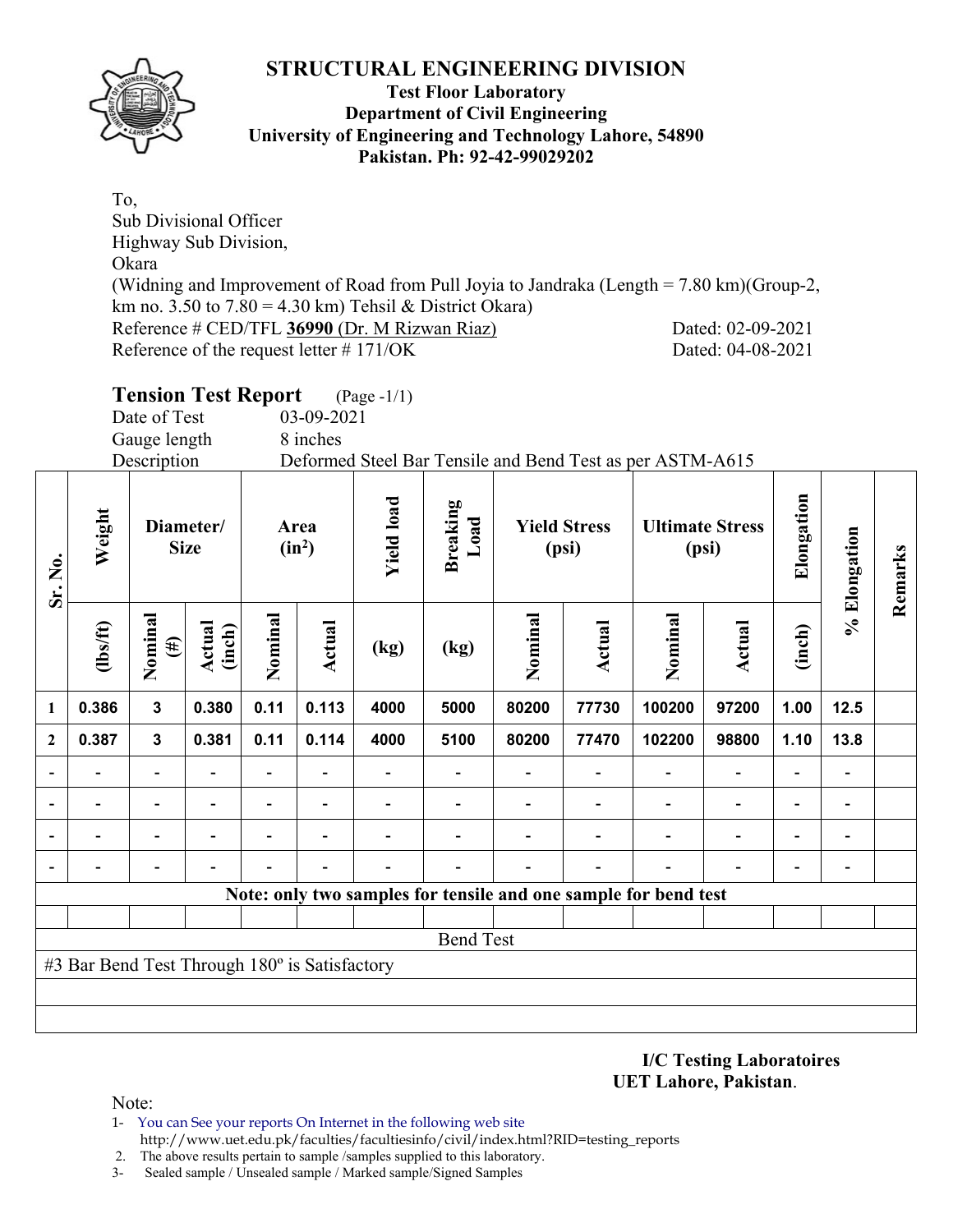

**Test Floor Laboratory Department of Civil Engineering University of Engineering and Technology Lahore, 54890 Pakistan. Ph: 92-42-99029202** 

To, M/S FF Steel Lahore

Reference # CED/TFL **36992** (Dr. M Rizwan Riaz) Dated: 02-09-2021 Reference of the request letter # Nil Dated: 02-09-2021

#### **Tension Test Report** (Page -1/1) Date of Test 03-09-2021<br>Gauge length 8 inches Gauge length Description Deformed Steel Bar Tensile and Bend Test as per ASTM-A615

| Sr. No.      | Weight                                              |                | Diameter/<br><b>Size</b><br>(inch) |                | Area<br>$(in^2)$ | <b>Yield load</b> | <b>Breaking</b><br>Load                                         |         | <b>Yield Stress</b><br>(psi) |         | <b>Ultimate Stress</b><br>(psi) | Elongation     | % Elongation   | Remarks |
|--------------|-----------------------------------------------------|----------------|------------------------------------|----------------|------------------|-------------------|-----------------------------------------------------------------|---------|------------------------------|---------|---------------------------------|----------------|----------------|---------|
|              | (lbs/ft)                                            | Nominal        | <b>Actual</b>                      | Nominal        | Actual           | (kg)              | (kg)                                                            | Nominal | Actual                       | Nominal | Actual                          | (inch)         |                |         |
| 1            | 0.367                                               | 3/8            | 0.371                              | 0.11           | 0.108            | 4200              | 5600                                                            | 84200   | 85840                        | 112300  | 114500                          | 1.00           | 12.5           |         |
| $\mathbf{2}$ | 0.365                                               | 3/8            | 0.369                              | 0.11           | 0.107            | 4200              | 5600                                                            | 84200   | 86350                        | 112300  | 115200                          | 0.90           | 11.3           |         |
|              | $\blacksquare$                                      | $\blacksquare$ | ۰                                  | $\blacksquare$ |                  | $\blacksquare$    | $\blacksquare$                                                  | ۰       | ۰                            |         | ۰                               | ۰              | $\blacksquare$ |         |
|              | ۰                                                   | $\blacksquare$ | ۰                                  | $\blacksquare$ |                  | ۰                 |                                                                 | ٠.      | ٠.                           |         | ۰.                              | $\blacksquare$ | ۰              |         |
|              |                                                     | $\blacksquare$ |                                    |                |                  |                   |                                                                 |         |                              |         |                                 |                | $\blacksquare$ |         |
|              |                                                     |                |                                    |                |                  |                   |                                                                 |         |                              |         |                                 |                | $\blacksquare$ |         |
|              |                                                     |                |                                    |                |                  |                   | Note: only two samples for tensile and one sample for bend test |         |                              |         |                                 |                |                |         |
|              |                                                     |                |                                    |                |                  |                   |                                                                 |         |                              |         |                                 |                |                |         |
|              |                                                     |                |                                    |                |                  |                   | <b>Bend Test</b>                                                |         |                              |         |                                 |                |                |         |
|              | 3/8" Dia Bar Bend Test Through 180° is Satisfactory |                |                                    |                |                  |                   |                                                                 |         |                              |         |                                 |                |                |         |
|              |                                                     |                |                                    |                |                  |                   |                                                                 |         |                              |         |                                 |                |                |         |
|              |                                                     |                |                                    |                |                  |                   |                                                                 |         |                              |         |                                 |                |                |         |

**I/C Testing Laboratoires UET Lahore, Pakistan**.

Note:

1- You can See your reports On Internet in the following web site http://www.uet.edu.pk/faculties/facultiesinfo/civil/index.html?RID=testing\_reports

2. The above results pertain to sample /samples supplied to this laboratory.

3- Sealed sample / Unsealed sample / Marked sample/Signed Samples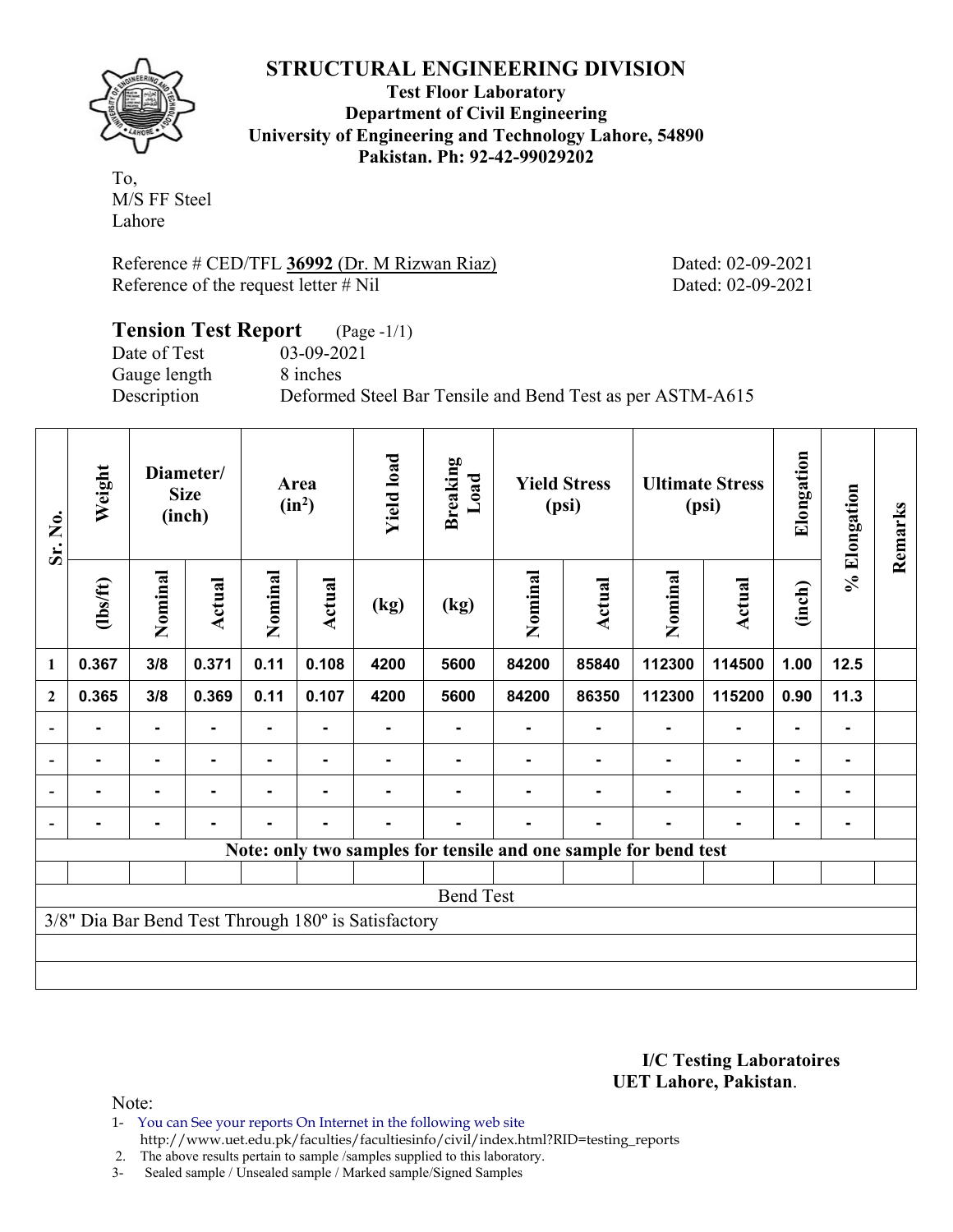

#### **Test Floor Laboratory Department of Civil Engineering University of Engineering and Technology Lahore, 54890 Pakistan. Ph: 92-42-99029202**

To,

Project Manager TCPL Tameer Construction (Pvt) Ltd. Construction of Extention of Spinning Unit-02 of Alhamd Corporation (Pvt) Ltd at Khaki Paigan Road, off Jampur Road, D.G. Khan

| Reference # CED/TFL 36994 (Dr. M Rizwan Riaz)               | Dated: 02-09-2021 |
|-------------------------------------------------------------|-------------------|
| Reference of the request letter # TCPL/CONST-ALHAMD/21/0806 | Dated: 02-09-2021 |

# **Tension Test Report** (Page -1/1)

Date of Test 03-09-2021 Gauge length 8 inches

Description Deformed Steel Bar Tensile and Bend Test as per ASTM-A615

| Sr. No.                  | Weight   |                | Diameter/<br><b>Size</b><br>(inch) |         | Area<br>$(in^2)$         | <b>Yield load</b>                                   | <b>Breaking</b><br>Load                                         |         | <b>Yield Stress</b><br>(psi) |                | <b>Ultimate Stress</b><br>(psi) | Elongation     | % Elongation   | Remarks |
|--------------------------|----------|----------------|------------------------------------|---------|--------------------------|-----------------------------------------------------|-----------------------------------------------------------------|---------|------------------------------|----------------|---------------------------------|----------------|----------------|---------|
| 1                        | (lbs/ft) | Nominal        | Actual                             | Nominal | Actual                   | (kg)                                                | (kg)                                                            | Nominal | Actual                       | Nominal        | Actual                          | (inch)         |                |         |
|                          | 0.387    | 3/8            | 0.381                              | 0.11    | 0.114                    | 3600                                                | 4900                                                            | 72200   | 69670                        | 98200          | 94900                           | 1.20           | 15.0           |         |
| $\mathbf{2}$             | 0.389    | 3/8            | 0.382                              | 0.11    | 0.114                    | 3600                                                | 4800                                                            | 72200   | 69360                        | 96200          | 92500                           | 1.00           | 12.5           |         |
|                          |          | $\blacksquare$ |                                    | Ξ.      |                          |                                                     |                                                                 |         |                              |                |                                 |                | ٠              |         |
| $\overline{a}$           |          | ۰              |                                    |         | $\overline{\phantom{0}}$ |                                                     |                                                                 |         |                              |                |                                 | ۰              | $\blacksquare$ |         |
| $\overline{\phantom{0}}$ |          | ۰              | ۰                                  |         | ۰                        |                                                     |                                                                 |         |                              |                | $\blacksquare$                  | $\blacksquare$ | $\blacksquare$ |         |
| $\blacksquare$           | -        | ۰              |                                    |         | -                        |                                                     |                                                                 |         |                              | $\blacksquare$ |                                 |                | ۰              |         |
|                          |          |                |                                    |         |                          |                                                     | Note: only two samples for tensile and one sample for bend test |         |                              |                |                                 |                |                |         |
|                          |          |                |                                    |         |                          |                                                     |                                                                 |         |                              |                |                                 |                |                |         |
|                          |          |                |                                    |         |                          |                                                     | <b>Bend Test</b>                                                |         |                              |                |                                 |                |                |         |
|                          |          |                |                                    |         |                          | 3/8" Dia Bar Bend Test Through 180° is Satisfactory |                                                                 |         |                              |                |                                 |                |                |         |
|                          |          |                |                                    |         |                          |                                                     |                                                                 |         |                              |                |                                 |                |                |         |
|                          |          |                |                                    |         |                          |                                                     |                                                                 |         |                              |                |                                 |                |                |         |

**I/C Testing Laboratoires UET Lahore, Pakistan**.

- 1- You can See your reports On Internet in the following web site http://www.uet.edu.pk/faculties/facultiesinfo/civil/index.html?RID=testing\_reports
- 2. The above results pertain to sample /samples supplied to this laboratory.
- 3- Sealed sample / Unsealed sample / Marked sample/Signed Samples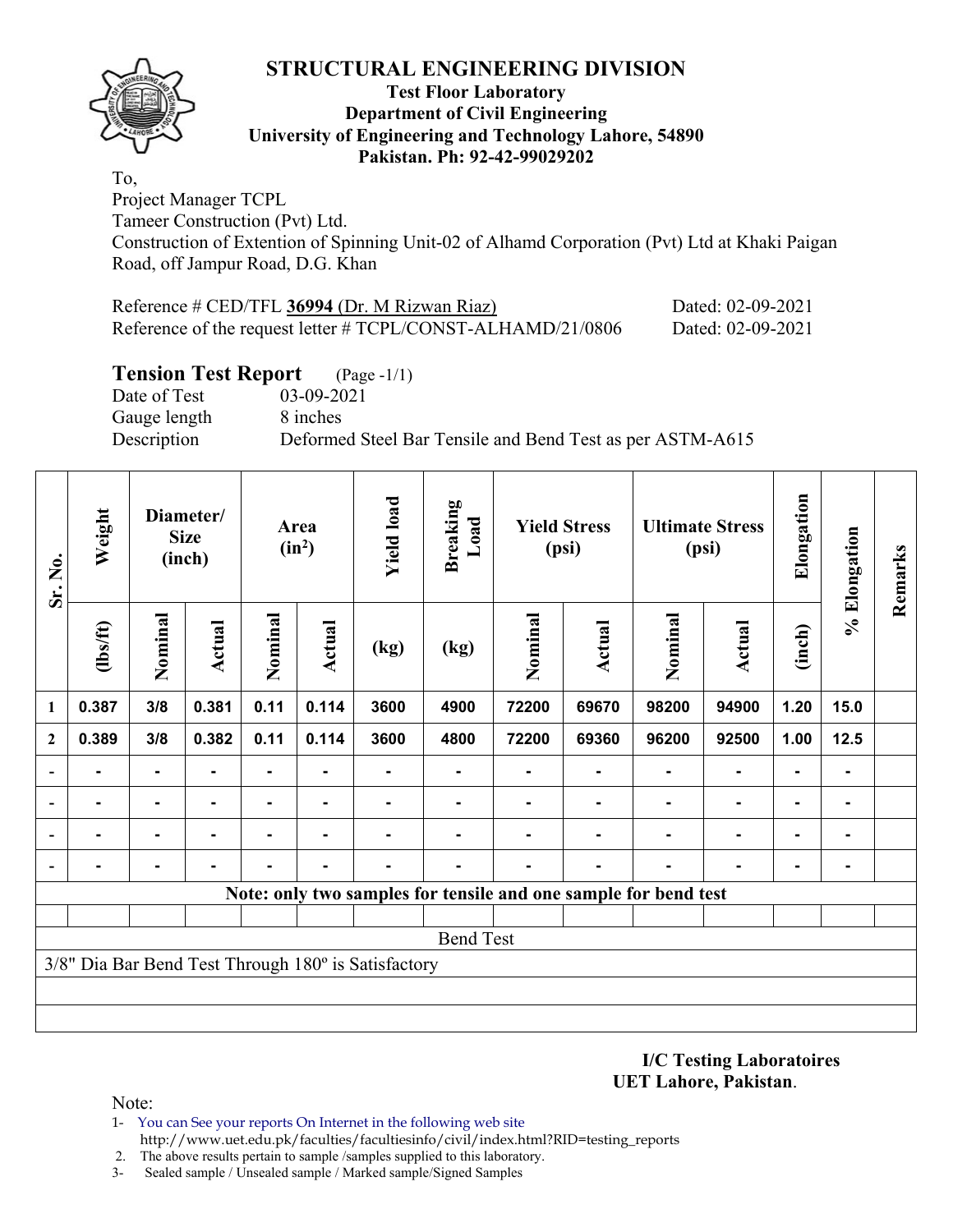

#### **Test Floor Laboratory Department of Civil Engineering University of Engineering and Technology Lahore, 54890 Pakistan. Ph: 92-42-99029202**

To, Project Manager TCPL

Tameer Construction (Pvt) Ltd.

Construction of Production Hall & Raw Matterial Store at Waves Singer Pakistan (Pvt) Ltd. At Mustafabad Lalyani Kasur Road.

| Reference # CED/TFL 36995 (Dr. M Rizwan Riaz)             | Dated: 02-09-2021 |
|-----------------------------------------------------------|-------------------|
| Reference of the request letter # TCPL/CONST-WAVES/21/080 | Dated: 31-08-2021 |

# **Tension Test Report** (Page -1/1)

Date of Test 03-09-2021 Gauge length 8 inches

Description Deformed Steel Bar Tensile and Bend Test as per ASTM-A615

| Sr. No.                  | Weight                                              | Diameter/<br><b>Size</b><br>(inch) |        |         | Area<br>$(in^2)$ | <b>Yield load</b> | <b>Breaking</b><br>Load                                         |         | <b>Yield Stress</b><br>(psi) |                | <b>Ultimate Stress</b><br>(psi) | Elongation     | % Elongation | Remarks |
|--------------------------|-----------------------------------------------------|------------------------------------|--------|---------|------------------|-------------------|-----------------------------------------------------------------|---------|------------------------------|----------------|---------------------------------|----------------|--------------|---------|
| 1                        | (1bs/ft)                                            | Nominal                            | Actual | Nominal | Actual           | (kg)              | (kg)                                                            | Nominal | Actual                       | Nominal        | Actual                          | (inch)         |              |         |
|                          | 0.385                                               | 3/8                                | 0.380  | 0.11    | 0.113            | 3500              | 4500                                                            | 70200   | 68100                        | 90200          | 87600                           | 1.10           | 13.8         |         |
| $\overline{2}$           | 0.380                                               | 3/8                                | 0.377  | 0.11    | 0.112            | 3600              | 4600                                                            | 72200   | 71100                        | 92200          | 90900                           | 1.00           | 12.5         |         |
| $\overline{\phantom{a}}$ |                                                     | ۰.                                 |        |         |                  |                   |                                                                 |         |                              |                | $\blacksquare$                  | $\blacksquare$ |              |         |
| $\overline{\phantom{a}}$ | -                                                   | ۰                                  |        |         |                  |                   |                                                                 |         |                              |                | $\blacksquare$                  | $\blacksquare$ |              |         |
| $\overline{\phantom{a}}$ | $\blacksquare$                                      | ۰.                                 |        |         | $\blacksquare$   |                   |                                                                 |         |                              | $\blacksquare$ | $\blacksquare$                  | $\blacksquare$ |              |         |
| $\overline{\phantom{a}}$ | -                                                   | $\blacksquare$                     |        |         |                  |                   |                                                                 |         | $\blacksquare$               |                | $\blacksquare$                  | $\blacksquare$ |              |         |
|                          |                                                     |                                    |        |         |                  |                   | Note: only two samples for tensile and one sample for bend test |         |                              |                |                                 |                |              |         |
|                          |                                                     |                                    |        |         |                  |                   |                                                                 |         |                              |                |                                 |                |              |         |
|                          |                                                     |                                    |        |         |                  |                   | <b>Bend Test</b>                                                |         |                              |                |                                 |                |              |         |
|                          | 3/8" Dia Bar Bend Test Through 180° is Satisfactory |                                    |        |         |                  |                   |                                                                 |         |                              |                |                                 |                |              |         |
|                          |                                                     |                                    |        |         |                  |                   |                                                                 |         |                              |                |                                 |                |              |         |
|                          |                                                     |                                    |        |         |                  |                   |                                                                 |         |                              |                |                                 |                |              |         |

**I/C Testing Laboratoires UET Lahore, Pakistan**.

- 1- You can See your reports On Internet in the following web site http://www.uet.edu.pk/faculties/facultiesinfo/civil/index.html?RID=testing\_reports
- 2. The above results pertain to sample /samples supplied to this laboratory.
- 3- Sealed sample / Unsealed sample / Marked sample/Signed Samples